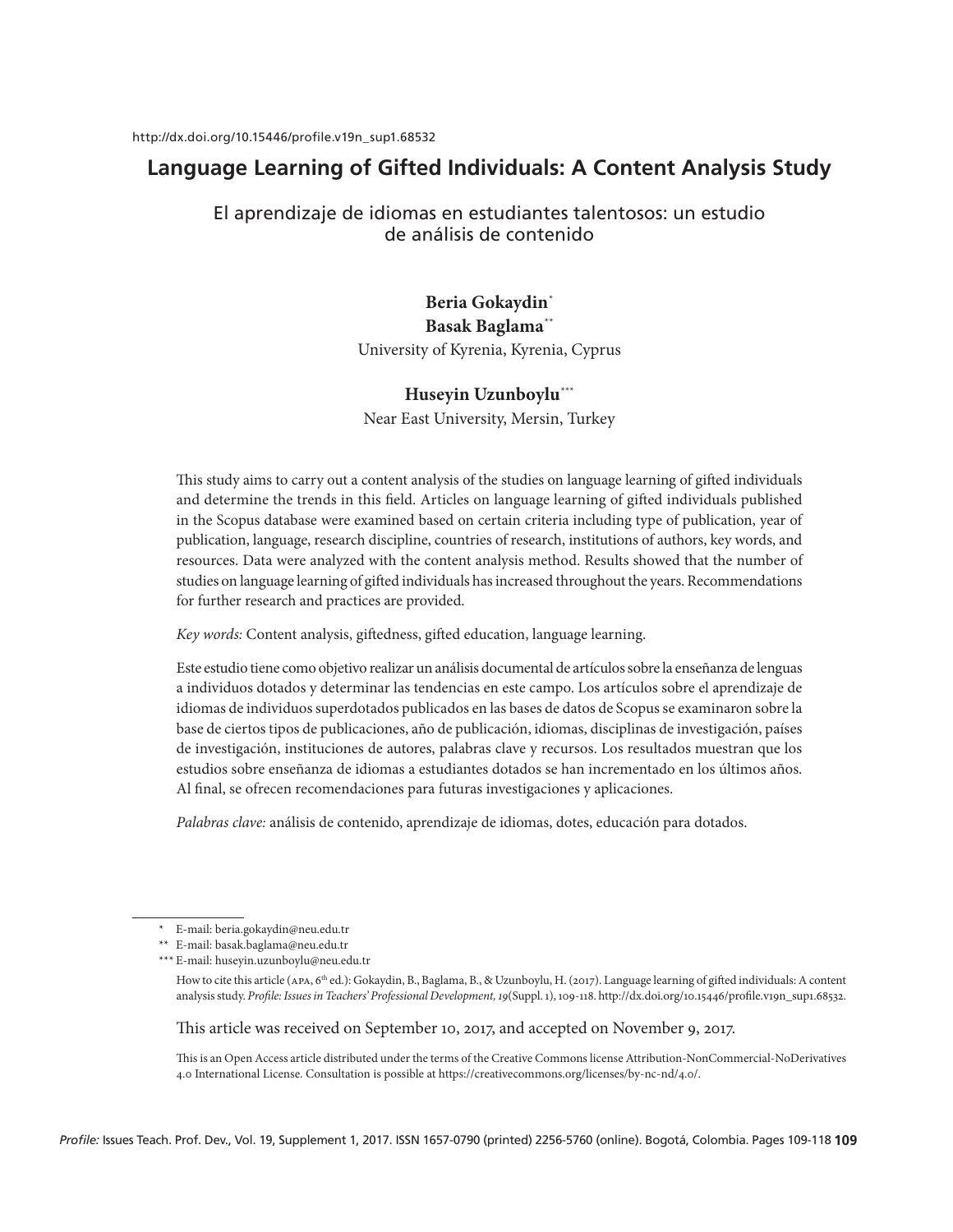## Introduction

Individuals who show a significant difference from their peers in terms of developmental and individual characteristics and educational competencies need special education (Ataman, 2003; Baglama, Yikmis, & Demirok, 2017). Gifted individuals also appear in the continuum of individuals with special needs (Genc & Ozcan, 2017). The National Association of Gifted Children (2017) describes gifted individuals as those individuals who have high performance in one or more fields or who have a high level of potential in displaying this performance.

It is widely accepted by many researchers and educators that regular school curriculums cannot afford to provide the educational needs of gifted children and that the education programs for gifted individuals need to have multi-dimensional and creative features. It is important for these features to support gifted individuals' learning process in terms of improving individuals' potential. Gifted education leads gifted individuals to develop their potential intelligence to the highest level and motivates them to study independently. Qualified and sufficient education, appropriate guidance, and motivation improve the potential of gifted individuals (Demirok & Ozcan, 2016; Turalbayeva et al., 2017).

Gifted students show differences from their peers in terms of individual characteristics and needs (Bruning & Horn, 2000) and these differences include being more competent in terms of language development, focusing and long duration of attention, creativity, critical thinking and strong memory, high levels of interest, being active, perfectionism and idealism, being irrational, high level of confidence, sense of humor, sensitivity, and impulsivity (Sak, 2016). Gifted individuals should receive a different education from their peers since they show different developmental characteristics (Karatas & Saricam, 2016).

# Language Learning and Giftedness

Communication with the environment is really important for humans as social beings (Uzunboylu,

Hursen, Ozuturk, & Demirok, 2015; Yavuz, 2017). Therefore, it can be said that language teaching is an important component for gifted individuals as well. Language and thinking development are regarded as the bases of interaction with the environment and learning among individuals. Language is a tool for individuals to transfer their emotions, ideas, desires, and experiences to others and interpret the external world. Language plays an important role in intellectual development and reflects thinking. Therefore, language skills include *receptive language,* which enables individuals to listen and perform an action, and *expressive language,* which enables them to talk with others in an effective way and establish verbal communication. In addition, speaking, listening, reading, and writing as the four basic skills of languages are regarded as tools for achieving this competence (Soubhi, 2016). Gifted students have unique characteristics and have different ways of thinking and learning. In addition, they generally tend to have a higher linguistic ability and this ability leads them to use language in an effective way in receiving, understanding, and expressing information (Yunus, Sulaiman, & Embi, 2013). Al-Khasawneh and Al-Omari (2015) stated that gifted individuals are highly motivated to learn English. It is revealed that gifted learners know the importance of learning English to succeed in all life fields since the importance of being competent in English language is accepted worldwide (Harris, Rapp, Martínez, & Plucker, 2007).

Gifted individuals acquire language competence earlier than their peers and the majority of gifted individuals have many characteristics based on their higher verbal competencies. These characteristics involve reading before time (before their education begins at school or just after starting school), extensive vocabulary, advanced level of comprehension skills, low amount of performing tasks for beginning the reading process or no need for doing any preparation task for reading, extensive interest in language skills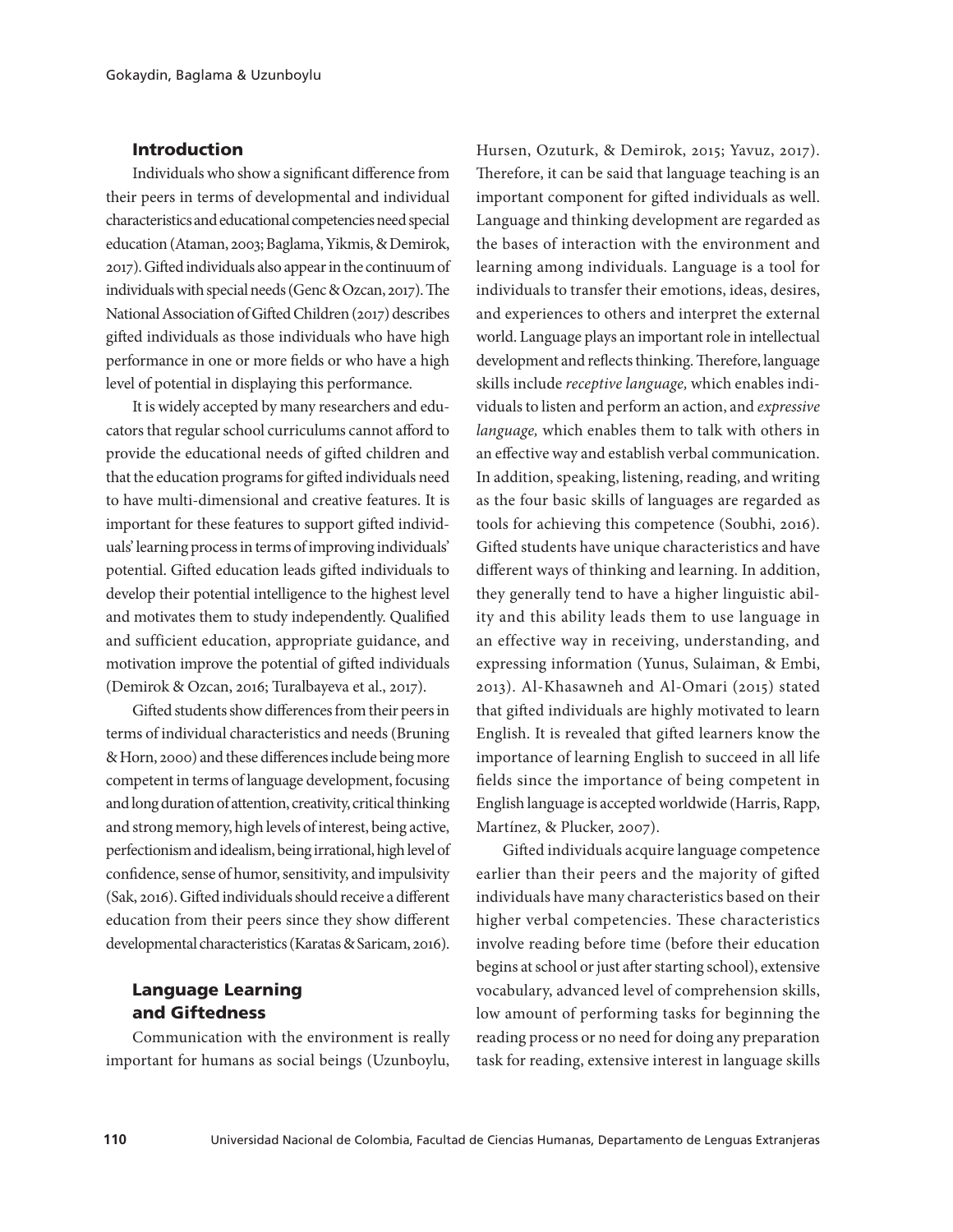and reading a wide range of subjects in an interesting and curious way (Clark, 2009). In general, reading skills and high-level thinking abilities are more emphasized in teaching language skills (Foster, 2017; Osokina, 2016).

In preparing a language sciences curriculum of gifted and talented students, differentiation is required since they acquire language skills earlier than their peers and they show progression in a more rapid way. When differentiating the curriculum, an advanced level of content is required for gifted and talented individuals and the teaching process must be prepared and expedited to be able to satisfy their needs (Al-Khasawneh & Al-Omari, 2015; Ozcan & Katlav, 2016). It is a widely known fact that gifted students need to be busy in terms of mental work when they are performing a task, studying a specific subject, or learning new skills (Callahan, Moon, Oh, Azano, & Hailey, 2015; Kitsantas, Bland, & Chirinos, 2017). In this regard, a curriculum which would make them think and force them through the introduction of new and different resources is constituted for gifted and talented students (Altintas & Ozdemir, 2015).

Using a high level of skills such as questioning, critical thinking, problem-based teaching, and creativity as well as motivating gifted students to perform open-ended activities is really important (Kronborg & Plunkett, 2015; Zeidner & Matthews, 2017). On the other hand, there are great differences between an ordinary language skills curriculum and a language curriculum for gifted individuals. A language curriculum for gifted individuals involves an advanced level of content and materials, open-ended activities, provides opportunities for gifted students to produce, advanced level of reading and vocabulary tasks, various writing and investigating opportunities, and multidisciplinary work. Combining these components, a holistic structure is presented for gifted students who are more talented at verbal tasks in terms of language skills curriculum (Horak & Galluzzo, 2017).

#### Aim of the Study

This study aims to carry out a content analysis of the studies on language learning of gifted individuals and determine the trends in this field. In line with this general aim, answers to the following questions were sought in the study:

- 1. What is the distribution of studies based on type of publication?
- 2. What is the distribution of studies based on year of publication?
- 3. What is the distribution of studies based on the language of publication?
- 4. What is the distribution of studies based on the research discipline?
- 5. What is the distribution of studies based on the countries of authors?
- 6. What is the distribution of studies based on the institutions of authors?
- 7. What is the distribution of studies based on the authors?
- 8. What is the distribution of studies based on the key words?
- 9. What is the distribution of studies based on the resources used in the studies?

#### Method

In this section, research model, data collection tool, and data analysis are explained in detail.

#### Research Model

The document analysis method as a quantitative research method was used in the study and the data were analyzed with content analysis. Document analysis involves analysis of written materials about the targeted phenomenon or subjects. Moreover, document analysis is described as an extensive analysis of a group of documents which were produced at a period of time about a research problem or produced by more than one resource about a specific subject (Yildirim & Simsek, 2008).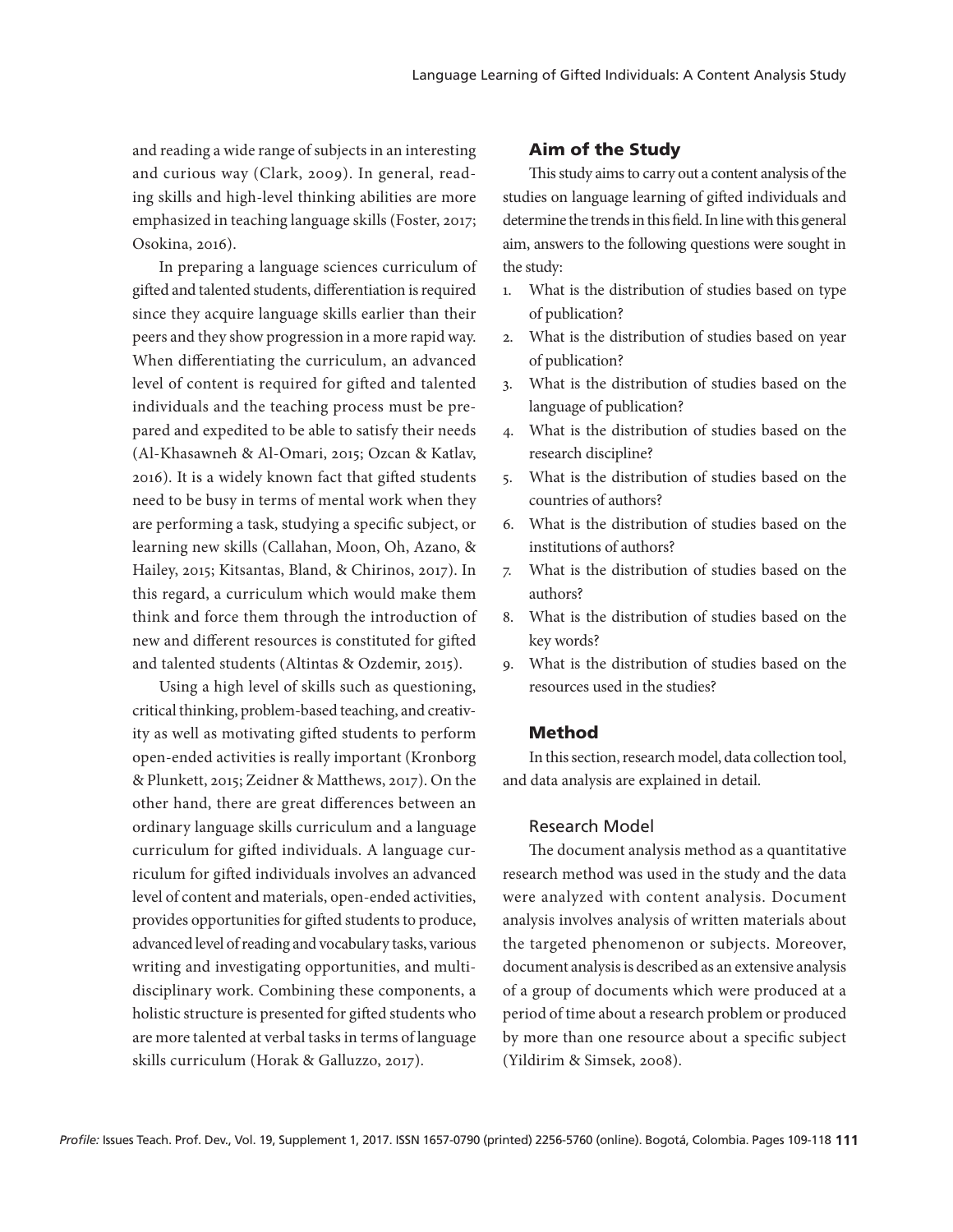# Data Collection

In line with the aim of the study, scopus International Network database was searched in order to determine the trends in the studies on language learning of gifted individuals. Data for the study were collected through scanning the publications which revealed a total of 115 articles on language learning of gifted individuals.

#### Data Analysis

"Language" and "gifted education" as key words were used in the study and articles were obtained in this way. The articles' metadata were analyzed based on certain criteria involving type of publication, year of publication, language, research discipline, research countries, institutions of authors, keywords and resources.

Data were analyzed with content analysis and each article was reported based on certain criteria. The aim of content analysis is to reveal expressions and relationships to explain the collected data. In content analysis, similar data are brought together within the frame of certain themes and concepts and interpreted in a clear and effective way (Uzunboylu & Ozcinar, 2009; Yildirim & Simsek, 2008).

In the study, 115 scientific research articles about language and gifted education are grouped based on type of publication, year of publication, language, research discipline, countries of authors, institutions of authors, authors, keywords, and resources. Tables for numbers and percentages were created for the data. Nevertheless, key words were handled and evaluated as language and gifted education. All of the articles analyzed in the study are written in the English language.

# Results

In this section, the results of the study are presented and discussed with relevant literature in line with the aim of the study.

## Results on Type of Publication

Distribution of the studies based on type of publication is provided in Table 1.

As can be seen in Table 1, 89.7% of the studies are articles, and 11.5% of them are published as articles. Therefore, it can be said that researchers prefer publishing research articles more than reviews.

| <b>Table 1.</b> Distribution of the Studies Based on |  |  |
|------------------------------------------------------|--|--|
| <b>Type of Publication</b>                           |  |  |

| <b>Document Type</b> | N   | %     |
|----------------------|-----|-------|
| Article              | 78  | 89.7  |
| Review               | 10  | 11.5  |
| Book chapter         | 9   | 10.35 |
| Conference paper     | 9   | 10.35 |
| <b>Book</b>          | 5   | 5.75  |
| Article in press     | 3   | 3.45  |
| Note                 | 1   | 1.15  |
| <b>Total</b>         | 115 | 100   |

## Results on Year of Publication

Distribution of the studies based on year of publication is shown in the Figure 1.





As can be understood from Figure 1, most of the studies were carried out in 2015. In addition, it can be seen that the number of articles in 2016 is higher than the number of articles in 2011, 2012, and 2014.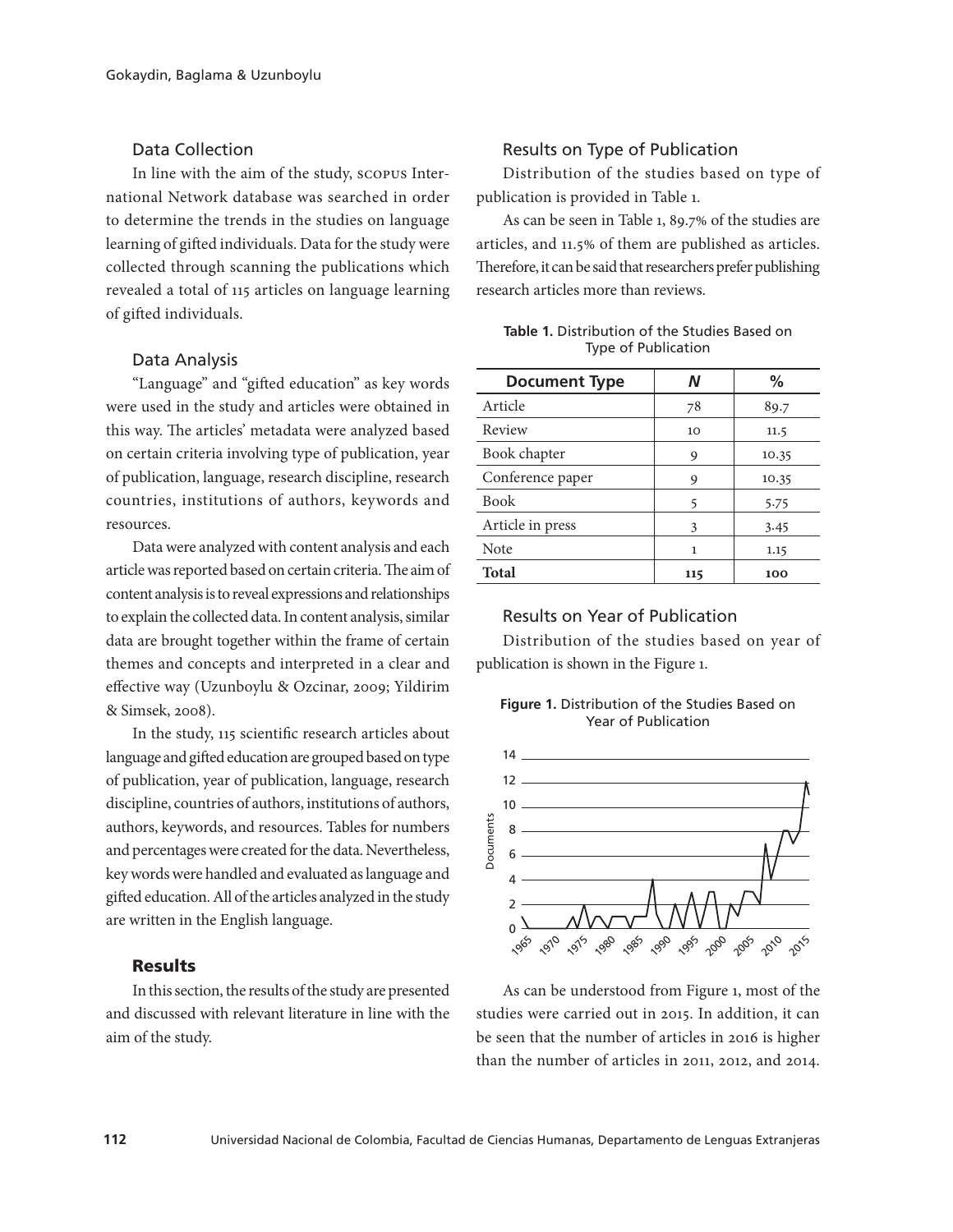Results revealed that gifted education is not handled and examined in the studies, especially between the years of 1966 and 1973. On the other hand, trends in gifted education were increased after 2000. The number of studies in 2013 and 2016 was dramatically increased, improved, and became more prevalent. However, a decrease was observed in 2009 in terms of number of publications on language and gifted education when compared to 2005.

#### Results on Language of Studies

Distribution of the studies based on language of publications is shown in Table 2.

As can be seen in Table 2, 108 articles were written in English, and three of them in German. Results indicated that researchers tend to produce publications in English. It is also seen that a few researchers published their articles in German.

### Results on Research Disciplines

The distribution of the studies based on research discipline is shown in Table 3. Some articles are registered under more than one discipline.

Results showed that studies on language and gifted education are written in research disciplines including social sciences, psychology, medicine, and arts and humanities. Therefore, it can be inferred that authors of the articles are more commonly from these research disciplines.

**Table 2.** Distribution of the Studies Based on Language of Publication

| Language     | N   |
|--------------|-----|
| English      | 108 |
| German       | 3   |
| French       | 1   |
| Lithuanian   | 1   |
| Portuguese   | 1   |
| Turkish      | 1   |
| <b>Total</b> | 115 |

#### **Table 3.** Distribution of the Studies Based on Research Disciplines

| <b>Research discipline</b>                    | N            |
|-----------------------------------------------|--------------|
| Social sciences                               | 82           |
| Psychology                                    | 33           |
| Medicine                                      | 20           |
| Arts and humanities                           | 16           |
| Health professions                            | 8            |
| Computer science                              | 6            |
| Engineering                                   | 5            |
| Economics, econometrics, and finance          | $\mathbf{2}$ |
| Environmental science                         | $\mathbf{2}$ |
| Neuroscience                                  | $\mathbf{2}$ |
| Biochemistry, genetics, and molecular biology | 1            |
| Business, management, and accounting          | 1            |
| Chemical engineering                          | 1            |
| Mathematics                                   | 1            |
| Multidisciplinary                             | 1            |

# Results on Countries of Research

Table 4 shows the distribution of the studies based on countries of the research.

| <b>Table 4.</b> Distribution of the Studies Based on |  |  |
|------------------------------------------------------|--|--|
| Countries of Research                                |  |  |

| Country              | N   | %     |
|----------------------|-----|-------|
| <b>United States</b> | 63  | 77.49 |
| Undefined            | 17  | 20.91 |
| United<br>Kingdom    | 7   | 8.61  |
| Canada               | 5   | 6,15  |
| Australia            | 4   | 4.92  |
| Malaysia             | 3   | 3.69  |
| South Korea          | 3   | 3.69  |
| Others               | 21  | 25.83 |
| <b>Total</b>         | 123 | 100   |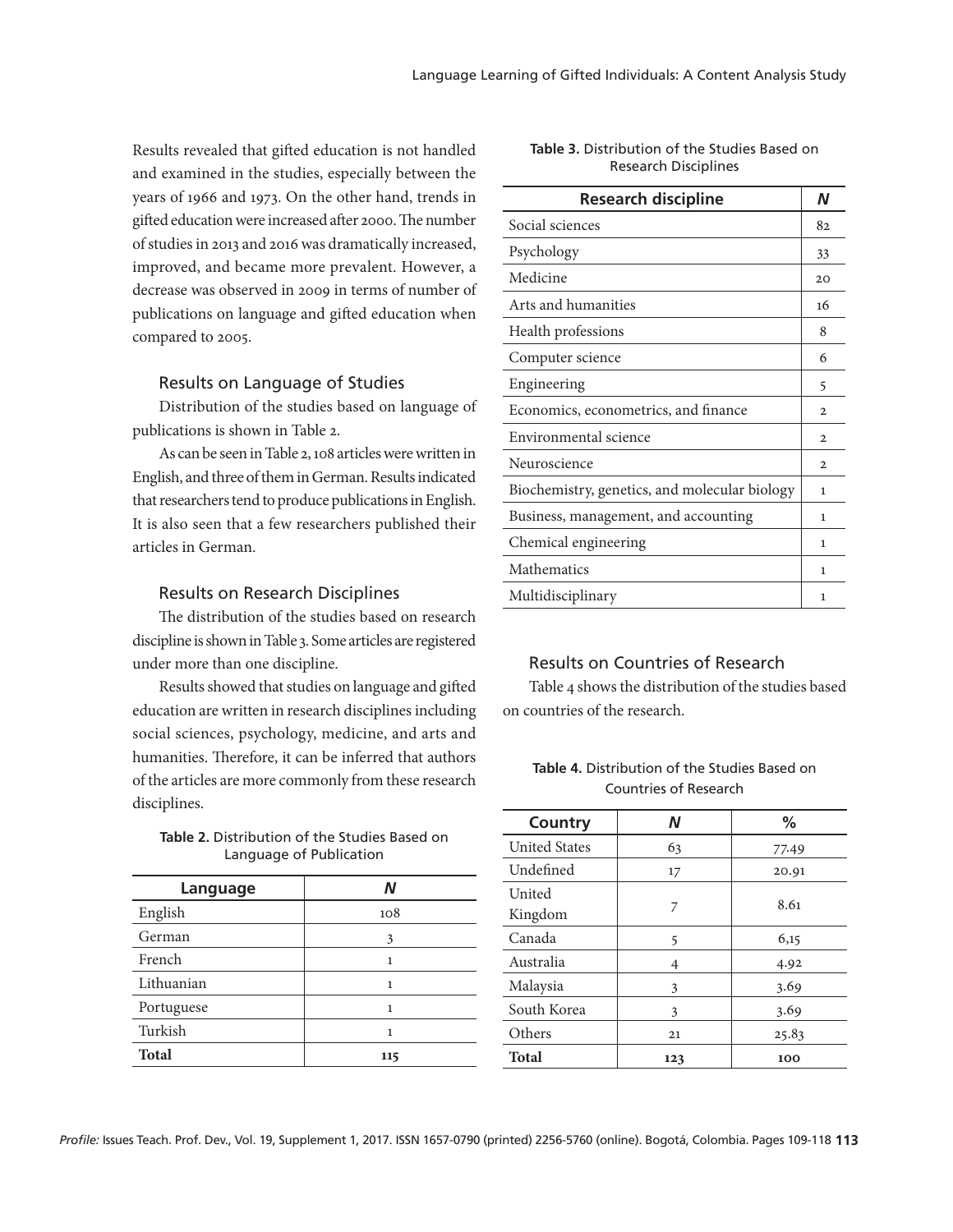Since some of the 115 articles were written by two or more authors, the total number of authors was found to be 123. As can be seen in Table 4, 77.49% of the studies were conducted in the United States; 8.61% of the articles were conducted in the United Kingdom; 6.15% in Canada; 4.92% in Australia; 3.69% in Malaysia and South Korea. In addition, 20.91% of the studies were shown as undefined since the countries were not mentioned. Results revealed that most of the studies on language and gifted education were carried out in the United States.

# Results on the Institution of Authors

Table 5 shows the distribution of the studies based on institution of authors.

Some authors exhibit more than one affiliation. As can be seen in Table 5, 4.41% of the authors were from these institutions: Universiti Kebangsaan, Malaysia,

**Table 5.** Distribution of the Studies Based on Institution of Authors

| <b>Institution</b>                              | N              | %    |
|-------------------------------------------------|----------------|------|
| Universiti Kebangsaan Malaysia                  | 3              | 4.41 |
| Arizona State University                        | 3              | 4.41 |
| University of South Florida Tampa               | 3              | 4.41 |
| Stanford University                             | 3              | 4.41 |
| University of Virginia                          | 3              | 4.41 |
| University of Iowa                              | 3              | 4.41 |
| Florida State University                        | $\mathbf{2}$   | 2.94 |
| Ohio State University                           | $\overline{2}$ | 2.94 |
| Eastern New Mexico University                   | $\mathbf{2}$   | 2.94 |
| University of Southern Mississippi              | 2              | 2.94 |
| <b>UC</b> Irvine                                | $\mathbf{2}$   | 2.94 |
| University of Windsor                           | $\mathbf{2}$   | 2.94 |
| The College of William and Mary                 | $\mathbf{2}$   | 2.94 |
| uc Berkeley                                     | $\mathbf{2}$   | 2.94 |
| University of New South Wales UNSW<br>Australia | $\mathbf{2}$   | 2.94 |
| University of California, Santa Barbara         | $\mathbf{2}$   | 2.94 |
| Kazan Federal University                        | 2              | 2.94 |
| Others                                          | 107            | 41.2 |

Arizona State University, University of South Florida, Tampa, Stanford University, University of Virginia, University of Iowa; 2.94% in Florida State University, Ohio State University, Eastern New Mexico University, University of Southern Mississippi, uc Irvine, University of Windsor, The College of William and Mary, uc Berkeley, University of New South Wales unsw Australia, University of California, Santa Barbara and Kazan Federal University.

# Results on Keywords

Distribution of the studies based on key words is shown in Table 6.

| <b>Key word</b>    | $\boldsymbol{N}$ | Percentage |
|--------------------|------------------|------------|
| Education          | 24               | 68.4       |
| Human              | 21               | 59.64      |
| Child              | 17               | 48.28      |
| Article            | 15               | 42.6       |
| Gifted child       | 14               | 39.76      |
| Teaching           | 12               | 34.08      |
| Child, gifted      | 11               | 31.24      |
| Students           | 10               | 28.4       |
| Adolescent         | 9                | 25.56      |
| Humans             | 9                | 25.56      |
| Male               | 9                | 25.56      |
| Language           | 8                | 22.72      |
| Child, preschool   | 7                | 19.88      |
| Gifted students    | 7                | 19.88      |
| Cognition          | 6                | 17.04      |
| Female             | 6                | 17.04      |
| Gifted education   | 6                | 17.04      |
| Child, exceptional | 5                | 14.2       |
| Curriculum         | 5                | 14.2       |
| Education, special | 5                | 14.2       |
| Intelligence       | 5                | 14.2       |
| Learning disorder  | 5                | 14.2       |
| Priority journal   | 5                | 14.2       |

**Table 6.** Distribution of the Studies Based on Key Words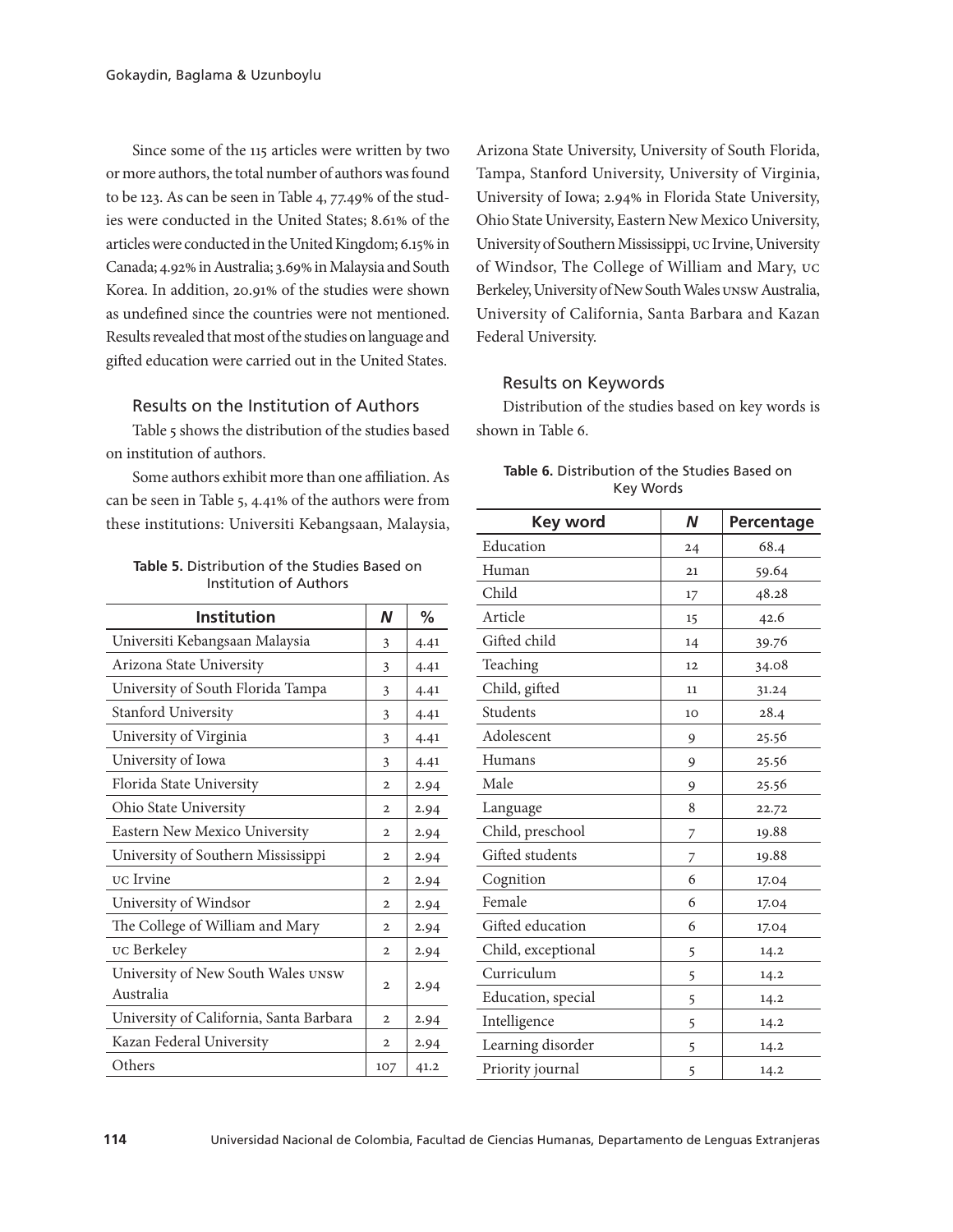| <b>Key word</b>       | N              | Percentage |
|-----------------------|----------------|------------|
| Problem solving       | 5              | 14.2       |
| Psychological aspect  | 5              | 14.2       |
| Sign language         | 5              | 14.2       |
| Case report           | 4              | 11.36      |
| Child development     | $\overline{4}$ | 11.36      |
| Child language        | $\overline{4}$ | 11.36      |
| Gifted learners       | 4              | 11.36      |
| Giftedness            | $\overline{4}$ | 11.36      |
| Intelligence quotient | 4              | 11.36      |
| Language development  | 4              | 11.36      |
| Achievement           | 3              | 8.52       |
| Adult                 | 3              | 8.52       |
| Child behavior        | 3              | 8.52       |
| Child parent relation | 3              | 8.52       |
| Computer aided        |                |            |
| instruction           | 3              | 8.52       |
| Curricula             | 3              | 8.52       |
| <b>ESL</b>            | 3              | 8.52       |

**Table 7.** Distribution of the Studies Based on Resources

| <b>Resource</b>                                  | N              | ℅     |
|--------------------------------------------------|----------------|-------|
| Journal for the Education of the Gifted          | 7              | 6.08  |
| Gifted Child Quarterly                           | 5              | 4.34  |
| Roeper Review                                    | 4              | 3.47  |
| <b>Exceptional Children</b>                      | 3              | 2.6   |
| Foreign Language Annals                          | 3              | 2.6   |
| American Annals of the Deaf                      | $\mathbf{2}$   | 1.73  |
| Asian Social Science                             | $\overline{2}$ | 1.73  |
| Journal of Child Psychology and<br>Psychiatry    | $\mathbf{2}$   | 1.73  |
| Journal of Language and Literature               | $\mathbf{2}$   | 1.73  |
| Perceptual and Motor Skills                      | $\mathbf{2}$   | 1.73  |
| Proceedings Frontiers in Education<br>Conference | $\overline{2}$ | 1.73  |
| Others                                           | 81             | 70.43 |
| Total                                            | 115            | 100   |

As can be seen in Table 6, 68.4% of the key words were education; 59.64% were human; 48,28% were child; 42.6% were article; 39,76% were gifted child; 28.4% were students; 25.56% were adolescent, human, male; 22,72% were language; 19.88% were child, preschool, gifted students; 17.04% were cognition, female, and gifted education; 14.2% were child, exceptional, curriculum, education, special, intelligence, learning disorder, priority journal, problem solving, psychological aspect, sign language; 11.36% were case report, child development, child language, gifted learners, giftedness, intelligence quotient, language development; 8.52% were achievement, adult, child behavior, child parent relation, computer aided instruction, curricula, and esl.

## Results on Resources

Distribution of the studies based on resources is shown in Table 7.

As can be seen in Table 7, 6.08% of the articles were published in *Journal for the Education of the Gifted*; 4.34% were published in *Gifted Child Quarterly*; 3.47% in *Roeper Review*; 2.6% in *Exceptional Children* and *Foreign Language Annals*; 1.73% in *American Annals of the Deaf*, *Asian Social Science*, *Journal of Child Psychology and Psychiatry*, *Journal of Language and Literature*, *Perceptual and Motor Skills*, *Proceedings Frontiers in Education Conference* and 70.43% of them were defined as the others.

# Discussion and Conclusion

This study aimed to examine the studies on language learning of gifted individuals published in the scopus database and to determine the trends in the research on language learning of gifted individuals. Results indicated that 78 of 115 studies were research articles and 10 of them were review. Therefore, it can be inferred that researchers give more importance to research articles than review articles in terms of type of publication (Hays, 1993).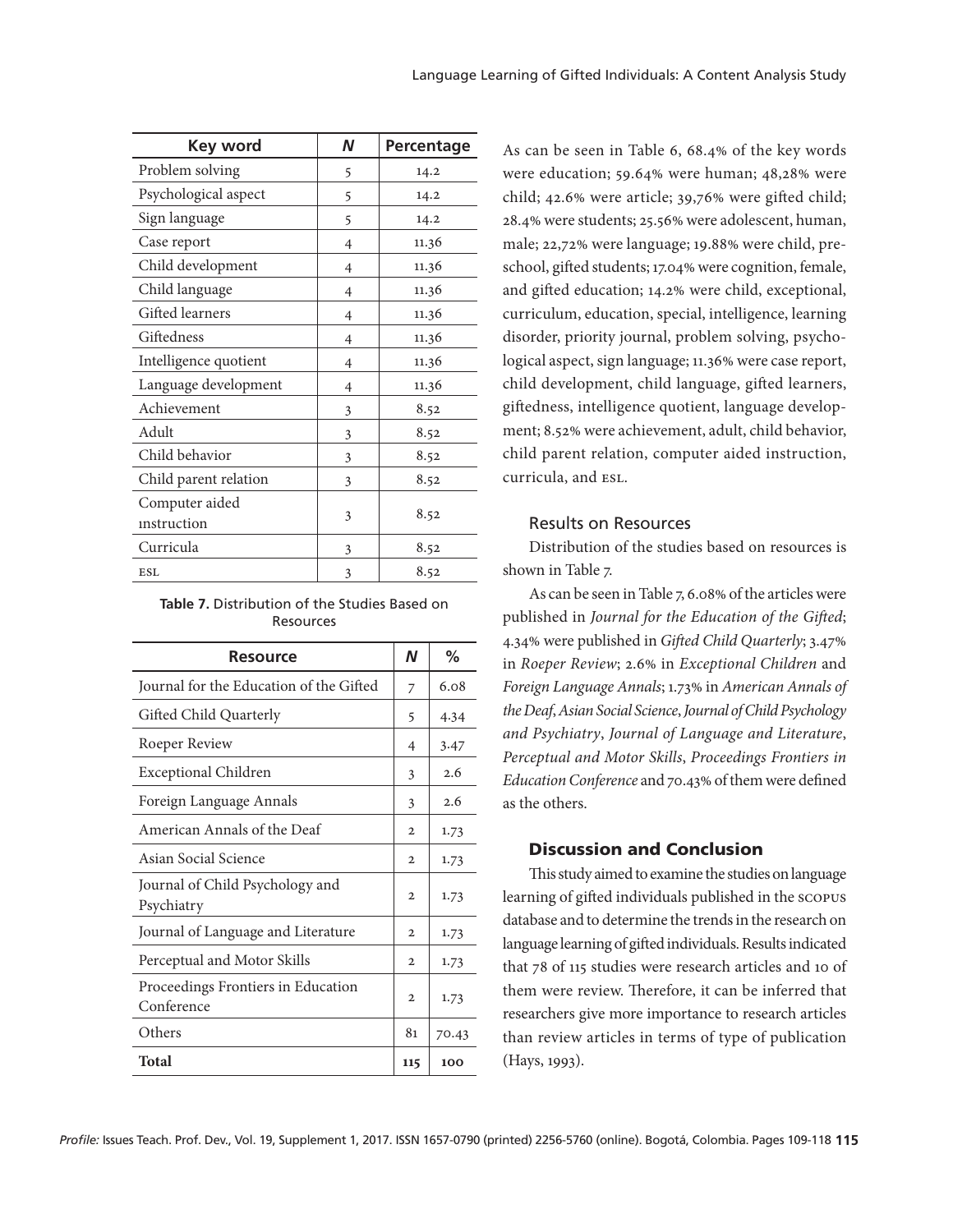Furthermore, studies on language learning of gifted individuals showed a normal distribution until 2010; then later there was a steady increase after 2015. When compared to before 2000, the dramatic increase was observed to be in the related field. It can be interpreted that gifted studies gained popularity after 2000. It is also seen that the language of publication was mostly English. It can be said that the language of science is predominantly English. It is necessary for researchers in this field to have a good level of English knowledge. As such, they will be able to follow the trends in the literature on gifted education and language. Similar to the results of the present study, Demirok, Besgul, and Baglama (2016) revealed that the number of studies on special education and gifted education showed a steady increase throughout the years.

According to the results of the study, the majority of the studies on language and gifted education were conducted in the discipline of social sciences. This might be because of the fact that the gifted education field is based on the social sciences discipline. In addition to this, collaboration with other disciplines plays an important role in terms of education of gifted individuals. It was also seen that most studies on language learning of gifted individuals were carried out in the United States. Furthermore, the first four countries are among the categories of developed countries. It can be inferred that developed countries give necessary importance to this field and contribute to the development of this field. Demirok, Baglama, and Besgul (2015) also found that studies on special education were mostly carried out in the United States.

Moreover, studies were mostly published in journals of gifted education and journals related to the field. However, it is seen that there is a limited number of journals dealing with gifted education and this leads to restrictions for the improvement of the field. Existing journals for the gifted field need to be indexed in scopus and the Web of Science databases which

are prestigious databases of scientific and academic publications dedicated to the improvement of the field. Nevertheless, results also showed that the quantity of computer-aided instruction for gifted individuals to learn a language has also increased. This is an expected result since integrating technology in education of gifted individuals has become common and it is evident that technology enhances the performance of gifted learners (Ozcan & Bicen, 2016).

In conclusion, this study provided a framework for the trends in the field of language learning of gifted individuals for researchers and practitioners in the related field. Since there is a limited quantity of such studies in the literature, it is expected that this study would be a leading one for further research and practices.

#### Recommendations

In light of the results obtained from the study, the following recommendations for further research and practices are provided:

- Educational policies and programs for gifted individuals and language need to be improved in order to enhance knowledge and understanding of educators and practices in this field.
- Number of courses in teacher training programs at the universities might be increased in order to train teachers who are aware of teaching language skills to gifted students.
- Similar studies might examine the trends in other databases in order to provide an extended framework.
- Seminars, conferences, or in-service training sessions for teachers of gifted learners might be organized in order to increase their knowledge in this field.
- Families might be informed about the importance of language skills for their gifted child and more cooperation might be enabled between teachers and families.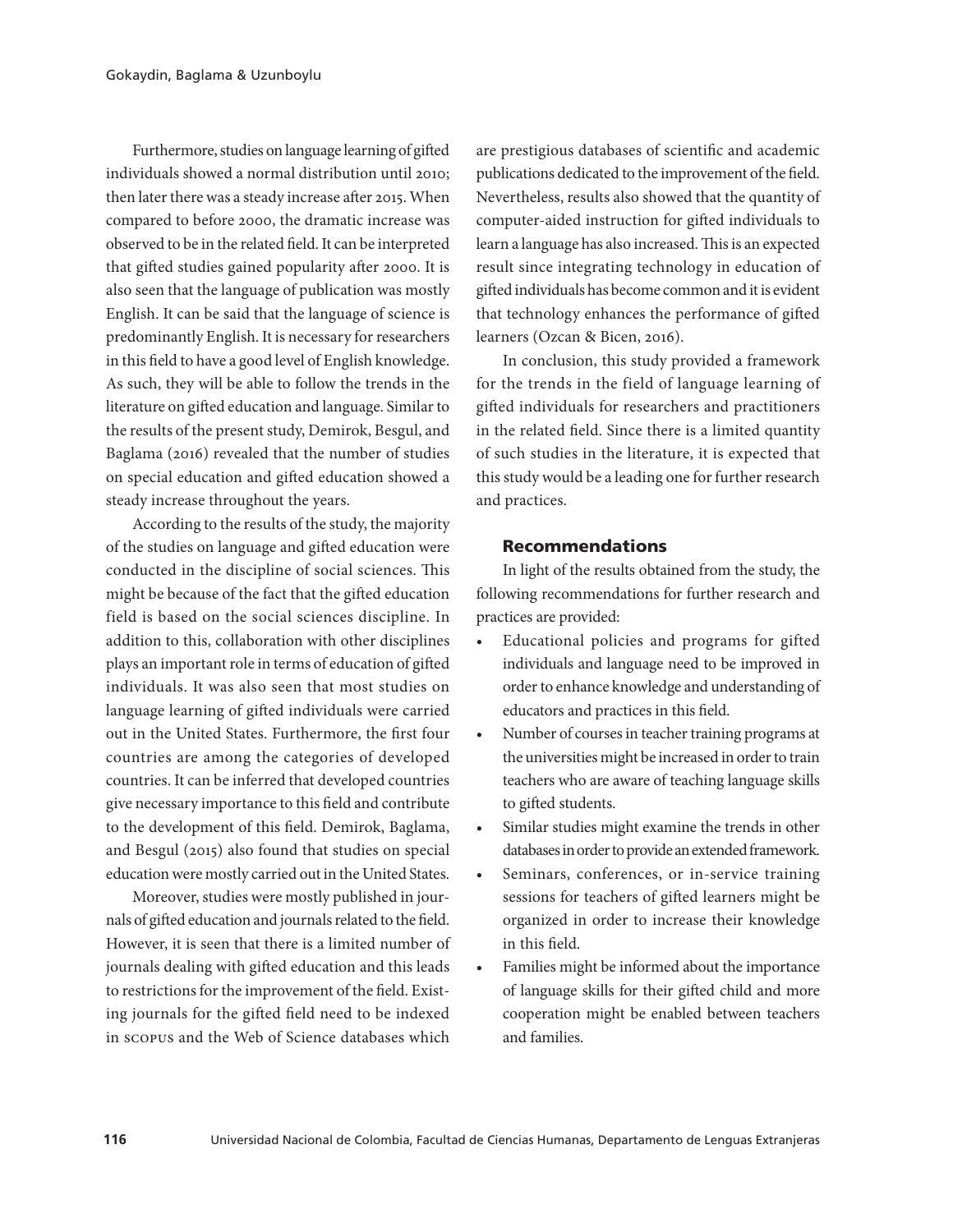# References

- Al-Khasawneh, F. M., & Al-Omari, M. A. (2015). Motivations towards learning English: The case of Jordanian gifted students. *International Journal of Education, 7*(2), 306- 321. https://doi.org/10.5296/ije.v7i2.7699.
- Altintas, E., & Ozdemir, A. S. (2015). Gelistirilen farklilastirma yaklasiminin ogrencilerin yaratici dusunme becerileri uzerindeki etkisi [The effect of the developed differentiated approach on creative thinking skills of the students]. *Kastamonu Egitim Dergisi, 23*(2), 825-842.
- Ataman, A. (2003). *O*z*el gereksinimi olan cocuklar ve ozel egitim* [Children with special needs and special education]*.* Ankara, tr: Gunduz Egitim ve Yayincilik.
- Baglama, B., Yikmis, A., & Demirok, M. S. (2017). Special education teachers' views on using technology in teaching mathematics. *European Journal of Special Education Research, 2*(5), 120-134.
- Bruning, R., & Horn, C. (2000). Developing motivation to write. *Educational Psychologist, 35*(1), 25-37. https://doi. org/10.1207/S15326985EP3501\_4.
- Callahan, C. M., Moon, T. R., Oh, S., Azano, A. P., & Hailey, E. P. (2015). What works in gifted education: Documenting the effects of an integrated curricular/ instructional model for gifted students. *American Educational Research Journal, 52*(1), 137-167. https:// doi.org/10.3102/0002831214549448.
- Clark, E. V. (2009). *First language acquisition*. Cambridge, uk: Cambridge University Press. https://doi.org/10.1017/ CBO9780511806698.
- Demirok, M. S., Baglama, B., & Besgul, M. (2015). A content analysis of the studies in special education area. *Procedia: Social and Behavioral Sciences, 197,* 2459-2467. https://doi.org/10.1016/j.sbspro.2015.07.311.
- Demirok, M. S., Besgul, M., & Baglama, B. (2016). A content analysis of the postgraduate thesis written on special education in Turkey based on various variables (2009- 2014). *Cypriot Journal of Educational Sciences, 11*(2), 92-101. https://doi.org/10.18844/cjes.v11i2.901.
- Demirok, M., & Ozcan, D. (2016). The scale of teacher perception of gifted students: A validity and reliability study. *Croatian Journal of Education, 18*(3), 817-836.
- Foster, F. (2017). Teaching language through Virgil in late antiquity. *The Classical Quarterly, 67*(1), 270-283. https:// doi.org/10.1017/S0009838817000295.
- Genc, Z., & Ozcan, D. (2017). Department preference motivations of teacher candidates studying in gifted education department. *Ponte,* 73(5), 175-184.
- Harris, B., Rapp, K. E., Martínez, R. S., & Plucker, J. A. (2007). Identifying English language learners for gifted and talented programs: Current practices and recommendations for improvement. *Roeper Review, 29*(5), 26-29. https://doi.org/10.1080/02783193.2007.11869221.
- Hays, T. S. (1993). An historical content analysis of publications in gifted education journals. *Roeper Review, 16*(1), 41-43. https://doi.org/10.1080/02783199309553533.
- Horak, A. K., & Galluzzo, G. R. (2017). Gifted middle school students' achievement and perceptions of science classroom quality during problem-based learning. *Journal of Advanced Academics, 28*(1), 28-50. https:// doi.org/10.1177/1932202X16683424.
- Karatas, Y., & Saricam, H. (2016). The relationship between moral maturity and sense and behaviors of responsibility in gifted children. *Global Journal of Psychology Research: New Trends and Issues, 6*(1), 10-19. https://doi.org/10.18844/ gjpr.v6i1.491.
- Kitsantas, A., Bland, L., & Chirinos, D. S. (2017). Gifted students' perceptions of gifted programs: An inquiry into their academic and social-emotional functioning. *Journal for the Education of the Gifted, 40*(3), 266-288. https://doi.org/10.1177/0162353217717033.
- Kronborg, L., & Plunkett, M. (2015). Providing an optimal school context for talent development: An extended curriculum program in practice. *Australasian Journal of Gifted Education, 24*(2), 61-69.
- National Association of Gifted Children. (2017). *National standards in gifted and talented education*. Retrieved from https://www.nagc.org/resources-publications/resources.